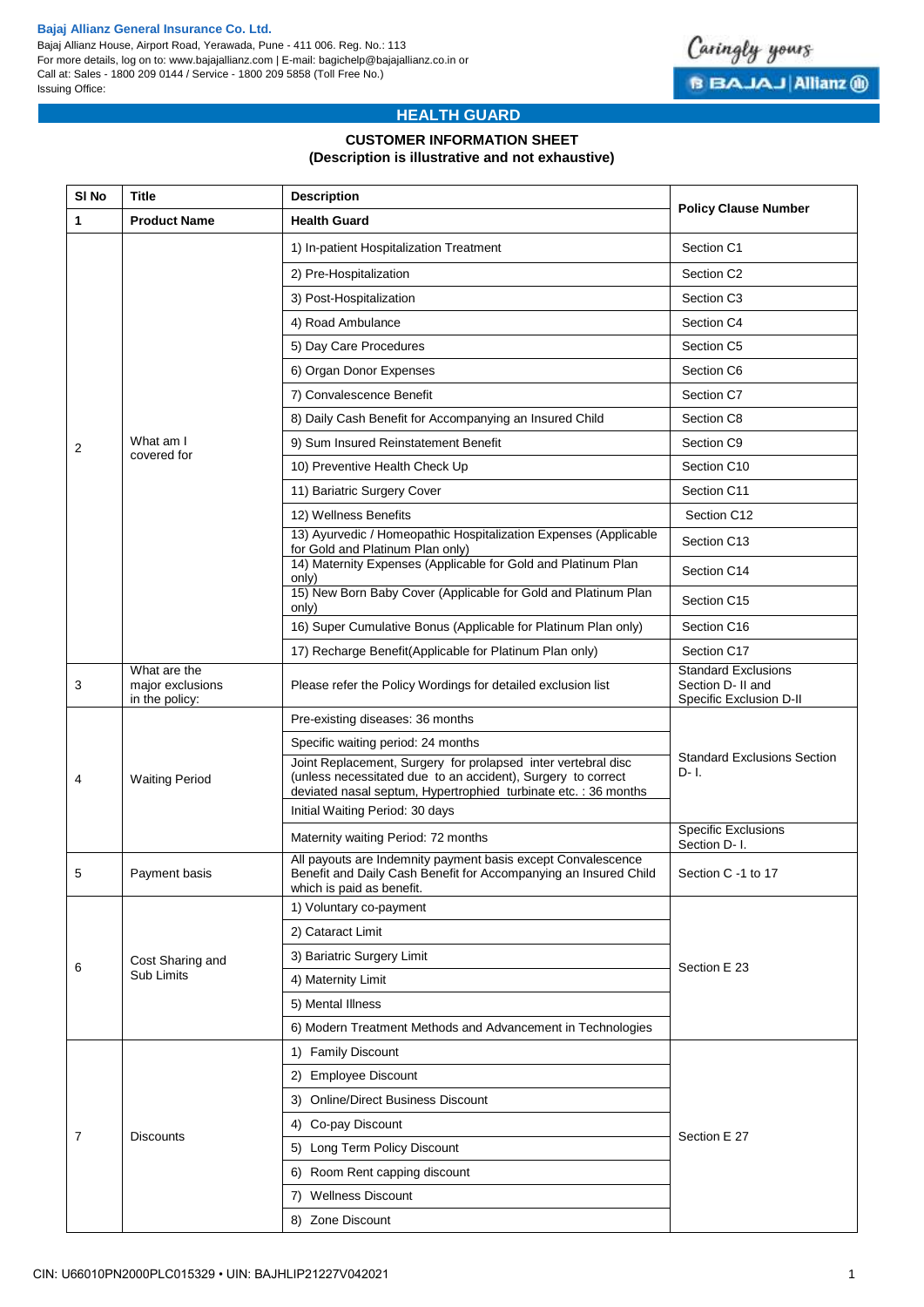#### **Bajaj Allianz General Insurance Co. Ltd.**

Bajaj Allianz House, Airport Road, Yerawada, Pune - 411 006. Reg. No.: 113 For more details, log on to: www.bajajallianz.com | E-mail: bagichelp@bajajallianz.co.in or Call at: Sales - 1800 209 0144 / Service - 1800 209 5858 (Toll Free No.) Issuing Office:



| <b>HEALTH GUARD</b>                                                                                                                                                                                                                                            |                                  |                                                                                                                                        |              |  |  |  |
|----------------------------------------------------------------------------------------------------------------------------------------------------------------------------------------------------------------------------------------------------------------|----------------------------------|----------------------------------------------------------------------------------------------------------------------------------------|--------------|--|--|--|
| 8                                                                                                                                                                                                                                                              | <b>Renewal Conditions</b>        | Renewal of Policy: Grace period of 30 days for renewing the policy<br>is provided                                                      | Section E 10 |  |  |  |
| 9                                                                                                                                                                                                                                                              |                                  | Preventive Health Check Up                                                                                                             | Section C10  |  |  |  |
|                                                                                                                                                                                                                                                                | <b>Renewal Benefits</b>          | <b>Wellness Benefit Discount</b>                                                                                                       | Section C 12 |  |  |  |
| 10                                                                                                                                                                                                                                                             | Cancellation                     | For all clauses pertaining to cancellation please refer the policy<br>wordings                                                         | Section E 7  |  |  |  |
| 11                                                                                                                                                                                                                                                             | Claims                           | For Cashless Claims Procedure                                                                                                          | Section E 33 |  |  |  |
|                                                                                                                                                                                                                                                                |                                  | For Reimbursement Claims Procedure                                                                                                     |              |  |  |  |
| 12                                                                                                                                                                                                                                                             | Grievance Redressal<br>Procedure | Details Grievance Redressal cell, Governing Body of Insurance<br>Council and list of Ombudsman offices                                 | Section E 16 |  |  |  |
| 13                                                                                                                                                                                                                                                             |                                  | Free Look Period                                                                                                                       | Section E 15 |  |  |  |
|                                                                                                                                                                                                                                                                |                                  | Portability                                                                                                                            | Section E 9  |  |  |  |
|                                                                                                                                                                                                                                                                | Insured's Rights                 | Migration                                                                                                                              | Section E 8  |  |  |  |
|                                                                                                                                                                                                                                                                |                                  | Sum Insured Enhancement                                                                                                                | Section E 29 |  |  |  |
|                                                                                                                                                                                                                                                                |                                  | Inclusion of members under the Policy                                                                                                  | Section E 30 |  |  |  |
| 14                                                                                                                                                                                                                                                             | Insured's<br>Obligations         | Please disclose all pre-existing disease/s or condition/s before<br>buying a policy. Non-disclosure may result in claim not being paid | Section E 1  |  |  |  |
| Legal Disclaimer Note: The information must be read in conjunction with the product brochure and policy document. In case of any conflict<br>between the CIS and the policy document, the terms and conditions mentioned in the policy document shall prevail. |                                  |                                                                                                                                        |              |  |  |  |

## **Benefit Illustration in respect of Policies offered on Individual & Family Floater basis**

| Age of the<br>members to<br>be insured                                                                                                                                                      | Coverage opted on<br>Individual Basis covering<br>each member of the<br>family separately (at a<br>single point in time) |                       | Coverage opted on individual basis covering<br>multiple members of the family under as single<br>policy (Sum Insured is available for each<br>member of the family) |                 |                              | Coverage opted on floater basis with overall Sum<br>Insured (Only one sum insured is available for the<br>entire family) |                                                                                       |                               |                              |                       |
|---------------------------------------------------------------------------------------------------------------------------------------------------------------------------------------------|--------------------------------------------------------------------------------------------------------------------------|-----------------------|---------------------------------------------------------------------------------------------------------------------------------------------------------------------|-----------------|------------------------------|--------------------------------------------------------------------------------------------------------------------------|---------------------------------------------------------------------------------------|-------------------------------|------------------------------|-----------------------|
|                                                                                                                                                                                             | Premium<br>(for zone $A$ )                                                                                               | <b>Sum</b><br>Insured | Premium<br>(for zone A)                                                                                                                                             | <b>Discount</b> | Premium<br>after<br>discount | Sum<br>Insured                                                                                                           | Premium or<br>consolidated<br>premium for<br>all members<br>of family<br>(for Zone A) | Floater<br>discount<br>if any | Premium<br>after<br>discount | <b>Sum</b><br>Insured |
| 45                                                                                                                                                                                          | 10,900                                                                                                                   | 300,000               | 10,900                                                                                                                                                              | 15%             | 9,265                        | 300,000                                                                                                                  |                                                                                       | <b>NA</b>                     |                              |                       |
| 40                                                                                                                                                                                          | 9,150                                                                                                                    | 300,000               | 9,150                                                                                                                                                               | 15%             | 7,778                        | 300,000                                                                                                                  |                                                                                       |                               |                              |                       |
| 21                                                                                                                                                                                          | 6,950                                                                                                                    | 300,000               | 6.950                                                                                                                                                               | 15%             | 5,908                        | 300,000                                                                                                                  | 19,600                                                                                |                               |                              | 300,000               |
| 18                                                                                                                                                                                          | 5.050                                                                                                                    | 300,000               | 5,050                                                                                                                                                               | 15%             | 4,293                        | 300,000                                                                                                                  |                                                                                       |                               |                              |                       |
| Total Premium (for Zone A) for all<br>members of the family is Rs 32,050,<br>when each member is covered<br>separately (no discount applicable).                                            |                                                                                                                          |                       | Total Premium (for Zone A) for all members of<br>the family is Rs 27,243, when they are covered<br>under a single policy. (Family Discount<br>Applicable).          |                 |                              | Total premium (for Zone A) when policy is opted<br>on floater basis is Rs 19,600 (no discount<br>applicable).            |                                                                                       |                               |                              |                       |
| Sum Insured available for each individual<br>is Rs 300,000                                                                                                                                  |                                                                                                                          |                       | Sum Insured available for each family member<br>is Rs 300,000                                                                                                       |                 |                              | Sum Insured of Rs 300,000 is available for the<br>entire family                                                          |                                                                                       |                               |                              |                       |
| Note: Premium rates specified in the above illustration shall be standard premium rates without considering any loading. Also, the<br>premium rates shall be exclusive of taxes applicable. |                                                                                                                          |                       |                                                                                                                                                                     |                 |                              |                                                                                                                          |                                                                                       |                               |                              |                       |